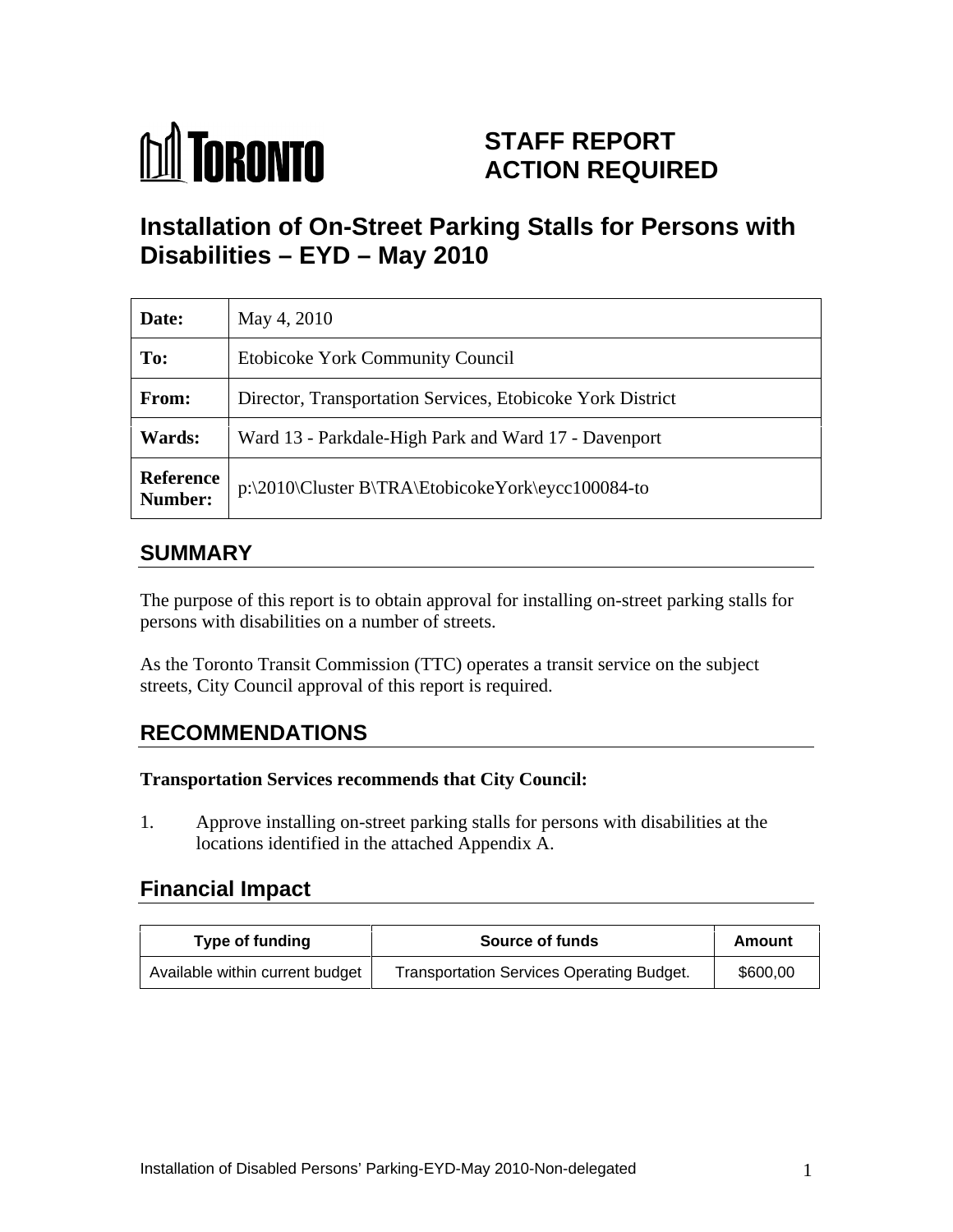## **ISSUE BACKGROUND**

The Transportation Services Division receives numerous requests for the installation and removal of on-street parking stalls for persons with disabilities. Some of these requests come directly from members of the public, and others are received through the Ward Councillors' offices.

Designated on-street parking stalls for persons with disabilities are a convenience provided for disabled persons and/or those who transport them, making it easier for them to find available parking as near as possible to their place of residence or intended destination, reducing the distance that the disabled persons must walk. Delays in installing these requested on-street stalls may create hardships for disabled applicants.

### **COMMENTS**

All applicants are holders of valid Accessible Parking Permits issued by the Ministry of Transportation, and each designated stall does not result in the loss of more than one on street parking stall for general use. Transportation Services staff have investigated and recommend installing on-street parking stalls for persons with physical disabilities at the locations identified in the attached Appendix A. These locations are roadways with established TTC transit routes.

## **CONTACT**

Sandra Burk, Supervisor, Transportation By-laws Phone: (416) 392-8750 Fax: (416) 392-1920 E-mail: sburk@toronto.ca AFS12105

## **SIGNATURE**

Allan Smithies Acting Director, Transportation Services - Etobicoke York District

## **ATTACHMENT**

Attachment 1: Appendix A